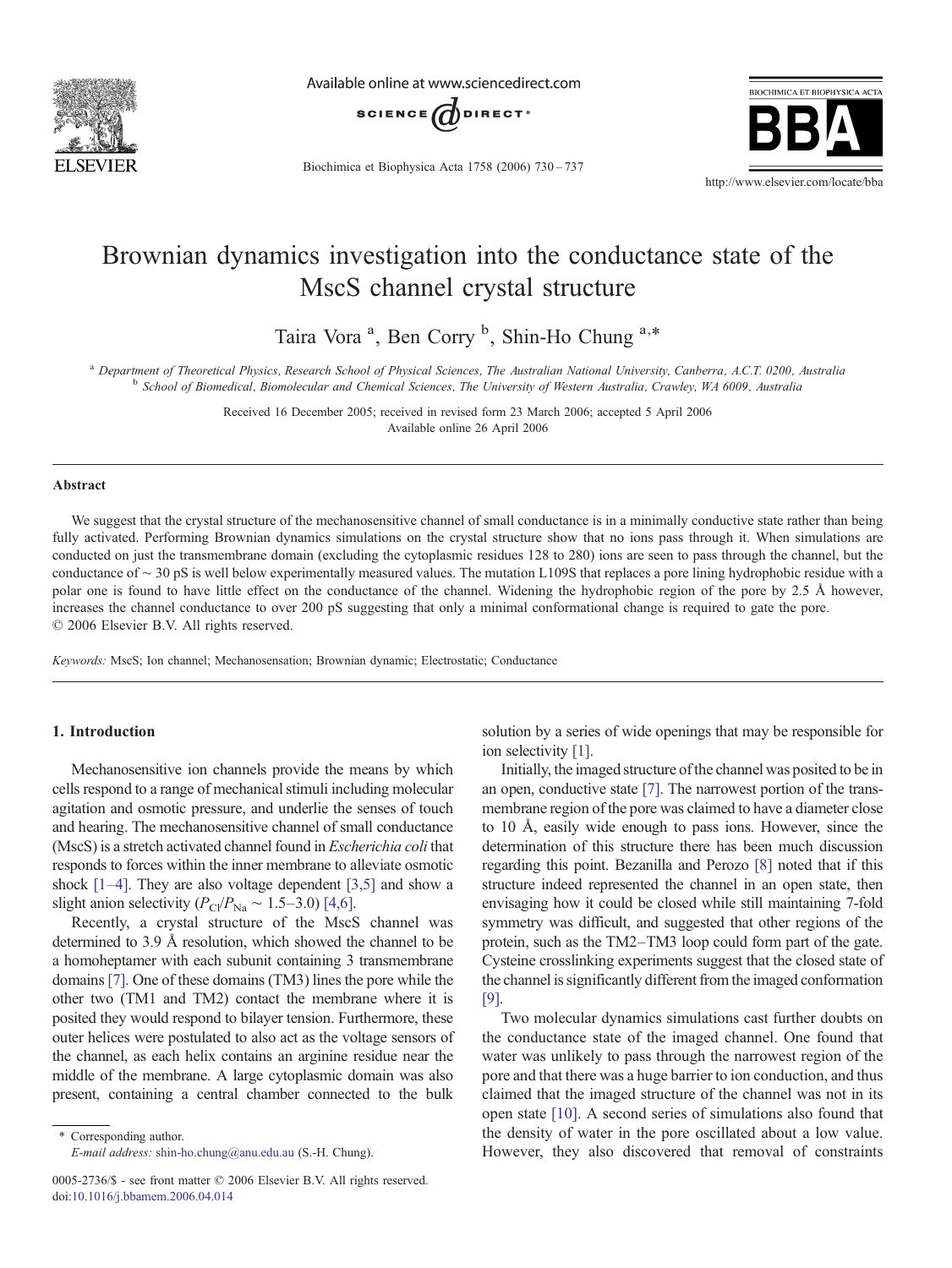holding the protein near the imaged structure led to a narrowing of the pore to a hypothesised closed state [\[11\]](#page-6-0).

Determining the state of the imaged structure of the protein is important for understanding the mechanism of gating within this class of pore [\[12\].](#page-6-0) If the structure represents the channel in the open state, then gating obviously involves a closure of the pore by the TM3 or nearby regions. Alternatively if the channel is closed in this configuration, then this implies that ion conduction is not prevented by a physical blockage, but rather by other means. There are a number of ways by which the behaviour of water in the pore can block ion conduction. Green et al. [13–[15\]](#page-6-0) suggested that water could accumulate in high density or be immobilised by the surface geometry or large electric fields, and this could prevent ion conduction by creating a narrower effective pore through which ions could not pass with their hydration shell intact. These studies highlighted the role of charged or ionisable residues in fixing or releasing water. More recently a reverse gating process more applicable to the MscS channel has been proposed, as it has been found that narrow pores surrounded by non-polar residues can block ion conduction by providing an unfavourable home to water. If the water is at a low density in the pore, then again the ion will have to be stripped of its hydration shell to pass through the channel and thus there is a desolvation barrier rather than a physical blockage that can prevent ion conduction [\[16\].](#page-6-0) This 'hydrophobic gating' concept has been demonstrated in model pores [\[17,18\]](#page-6-0) and is also believed by many to be at play in the acetylcholine receptor pore [\[19](#page-6-0)–23]. A small change in the radius or surface polarity of the region can be enough to open the pore. Indeed, Anishkin and Sukharev [\[10\]](#page-6-0) conclude that such a hydrophobic gating mechanism underlies the function of the MscS channel. This suggestion gains credence from the observation that the replacement of central pore lining nonpolar residues with polar ones increases the activity of the channel [\[24,25\].](#page-6-0) A final alternative is that the imaged structure of the channel neither represents the open nor the closed state of the channel, but an intermediate of the two, or a non-physical state induced by the process of crystallization.

In this paper we aim to investigate the crystal structure of the channel using Brownian dynamics simulations in order to determine the likely conductance of the channel. This mesoscopic technique allows for simulations to be run long enough to relate the channel current to the protein structure while still retaining some atomisitic detail, a task that is difficult with other methods. We also examine channel models in which the cytoplasmic domain has been removed, or the pore widened to help understand the functioning of MscS.

### 2. Methods

#### 2.1. Channel models

#### 2.1.1. Crystal structure

The MscS channel model is created using the crystal structure coordinates (1MXM) submitted by Bass et al. [\[7\]](#page-6-0) to the Protein Data Bank. We locate the boundary separating the protein and the water-filled pore by tracing around van der Waals radius of the pore lining atoms. A three-dimensional, cylindrically symmetric pore, connecting the inside and the outside of the cell is created by

determining the minimum radius of the pore for each z value and rotating this by 360°. The resulting radius is illustrated in Fig. 1A along with the atoms forming the protein and again in [Fig. 2A](#page-2-0). Bass et al. [\[7\]](#page-6-0) claim that the pore has a minimum diameter near the residues L105 and L109 of nearly 11 Å. Our pore, however, has a diameter nearly half of this value. To examine whether this difference was caused by asserting axial symmetry, we also calculate the pore radius using the program HOLE [\[26\]](#page-6-0) that does not make the assumption of axial symmetry. A comparison of the two pores is given in [Fig. 2A](#page-2-0). The radius of our symmetric pore, and that found using HOLE agree well throughout the narrow section of the pore, although the minimum pore radius found using HOLE at 3.1 Å is slightly larger than in the symmetric pore at 2.5 Å.

The narrow transmembrane region opens into a wider cytoplasmic chamber with a radius of over 25 Å before narrowing again at the intracellular end. The channel has a total charge of + 28e with an important charged R88 residue found on the TM2 pointing into the pore. This charge, located at ∼z= 48 Å, plays a crucial role for ions entering the channel and is discussed in further detail in Section 3. In our simulations, the protein atoms are treated as point charges placed in their exact positions as found in the crystal structure.

#### 2.1.2. Modified structures

The large cytoplasmic vestibule produces an obstacle in our Brownian dynamics (BD) simulations, as our program is currently unable to cope with a protein with extra-membrane regions surrounded by water as described in more detail below. For this reason, we perform simulations both including this region, and excluding it (as noted by the box in [Fig. 2](#page-2-0)A, and discussed in Section 3).

To remove the cytoplasmic vestibule, we deleted the residues numbered from 128 through to 280. Notably, the total charge of the protein was not affected by this and remained at its original value of  $+28e$ . In this truncated structure, only the transmembrane pore region was used to create a three-dimensional boundary whose radius is illustrated in [Fig. 2B](#page-2-0). Once the intracellular residues were removed, the channel was centred about the z-axis. The residue R88, which was previously at



Fig. 1. MscS channel structures. (A) Schematic of the MscS crystal structure with the top half removed to reveal the pore. (B) Schematic of the transmembrane region of the expanded structure. The highlighted residues, starting from the intracellular side, are residues L109 and L105 that line the expanded part of the channel, and R88, the only charged amino-acid residue lining the pore.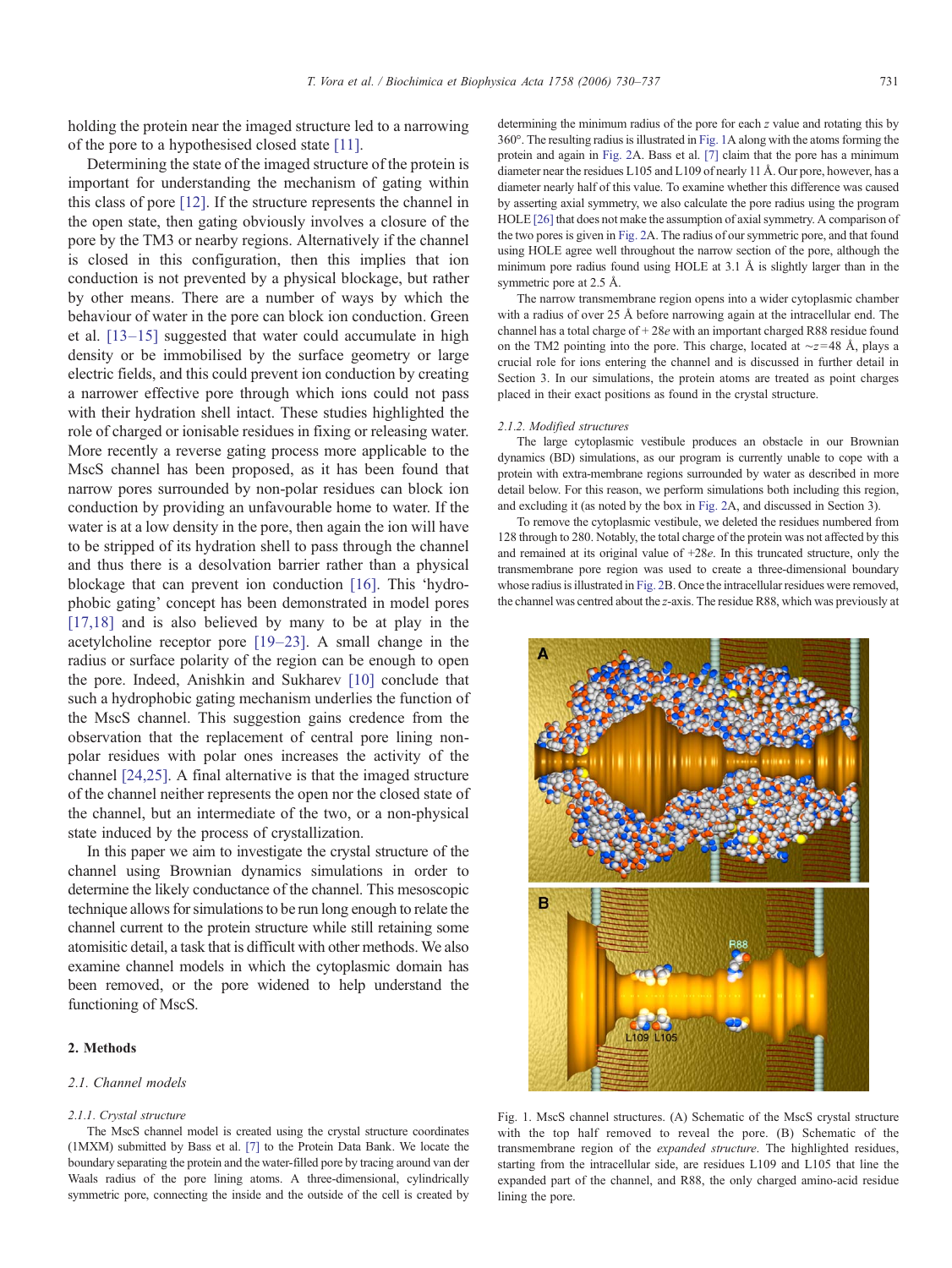<span id="page-2-0"></span> $z=$  48 Å, after centering now lay at  $z=$  12 Å. This structure will be referred to as the truncated crystal structure for the remaining sections of this article.

We have also performed simulations on the L109S mutant structure known to increase channel activity [\[25\]](#page-6-0) and studied using molecular dynamics by Anishkin and Sukharev [\[10\].](#page-6-0) Replacing the hydrophobic pore-lining leucine residue with the more hydrophilic serine was shown to aid the entry of water into this region of the pore. The channel radius is almost unchanged by this mutation as shown by the dashed line in Fig. 2C. Here again, the cytoplasmic vestibule was removed and simulations were conducted only on the transmembrane portion of the protein. We will refer to this structure as the L109S mutant.

Finally, to investigate the effect of widening the pore, we created a structure with an expanded pore using CHARMM. The cytoplasmic region (residues 128– 280) that was later to be removed in the Brownian dynamics simulations was fixed in the imaged position. Aweak harmonic constraint of 1 kcal/mol/Å was applied to all atoms of the transmembrane region to hold it in position overall, while allowing pore-lining atoms to move.We applied a radially outward force relative to the z-axis with a force constant of 50 kcal/mol/Å decreasing to zero at  $r=8$  Å to residues 80– 120 that form the narrow part of the channel. Initially, 100 steps of energy minimisation were performed using the steepest descent method. Then, in order to reduce stresses within the system, the constraints were reset to the new atom positions, and the system's energy was minimised for a further 100 steps. After this the cytoplasmic domain was removed, the channel was re-aligned and centred along the z-axis and a pore boundary was traced for use in Brownian dynamics simulations, as illustrated in Fig. 2B. The final structure has a minimum radius of 5 Å. This channel shape will be referred to as the expanded structure.

## 2.2. Simulation details

Once the channel models were created, we conducted Brownian dynamics simulations to determine the likely current that would pass through each structure. To do this, we attached reservoirs filled with K and Cl ions on either side to mimic the intracellular and extracellular solutions. The height of the reservoirs was controlled to provide the appropriate concentrations. The ions are initially assigned random positions and velocities and their motion is simulated using the Langevin equation,

$$
m_i \frac{d\mathbf{v}_i}{dt} = -m_i \gamma_i \mathbf{v}_i + \mathbf{F}_R(t) + q_i \mathbf{E}_i + \mathbf{F}_S.
$$
 (1)

The first term on the right,  $-m_i\gamma_i v_i$ , describes the frictional force experienced by an ion as it attempts to move through a fluid with a frictional coefficient of



Fig. 2. MscS channel models. (A) The crystal structure boundary produced by the HOLE program (dashed line) plotted with the MscS channel boundary generated for the process of Brownian dynamics (solid line). This has been generated from the crystal structure coordinates. (B) The section in (A) selected by the box has been enlarged and centred about the z-axis. These are the truncated structures used for BD simulations. The transmembrane parts of the crystal structure (solid line), the L109S mutant boundary (dashed line), and the expanded boundary (dotted line) are shown here.

| Table 1                                                                |  |  |  |
|------------------------------------------------------------------------|--|--|--|
| Physical properties of ion types used in Brownian dynamics simulations |  |  |  |

|                                            |                                                | CI.                                            |
|--------------------------------------------|------------------------------------------------|------------------------------------------------|
| Mass (kg)<br>Bulk diffusion $(m^2 s^{-1})$ | $6.5 \times 10^{-26}$<br>$1.96 \times 10^{-9}$ | $5.9 \times 10^{-26}$<br>$2.03 \times 10^{-9}$ |
| Ionic radii (Å)                            | 1 33                                           | 181                                            |

 $m_i \gamma_i$ . The second term,  $\mathbf{F}_R$ , is a random force arising from collisions of the ions with water molecules that are not treated explicitly in our simulations. Performing simulations on individual ions and water molecules requires large amounts of computational time, therefore we simplify the situation by treating the water molecules as a continuous dielectric medium. The second last term,  $q_iE_i$ , describes the electrical force and is described below. Finally, the last term, FS, is a short-range force term that includes short range ion–ion and ion–protein interactions [\[27\].](#page-6-0)

The electric force acting on an ion includes the effect of the applied potential, Coulomb forces between ion–ion pairs and ions and fixed charges in the protein, and the image forces the ions encounter as they approach the protein–water interface. These are computed by solving Poisson's equation:

$$
\varepsilon_0 \nabla [\varepsilon(\mathbf{r}) \nabla \phi(\mathbf{r})] = -\rho(\mathbf{r}) \tag{2}
$$

in which  $\varepsilon(\mathbf{r})$ ,  $\phi(\mathbf{r})$  and  $\rho(\mathbf{r})$  are the space dependent dielectric constant, electric potential and charge density respectively. The equation is solved using the boundary element method in which the boundary separating two dielectric media is divided into a number of sectors. The surface charge density on each sector induced by the charge on ions or on other sectors is calculated using an iterative approach. This method was tested extensively by Hoyles et al. [\[28,29\]](#page-6-0) and others against the analytical solution for a point charge in a prolate spheroid boundary, as well as a simple model for a biconical channel and has been compared to the results achieved using a finite difference approach. We have also tested the accuracy of boundary element solution in our calculation of the electrostatic energy profiles by varying the number of boundary sectors used within the channel pore, more details of which are provided in Section 3.1. To avoid solving Poisson's equation at every step of the Brownian dynamics simulations, solutions for a number of 0, 1 and 2 ion configurations are stored in a set of lookup tables [\[30\]](#page-6-0). During the simulations values for the given ion configuration can be constructed from values interpolated from the tables. Dielectric constants of  $\varepsilon_p = 2$  and  $\varepsilon_w = 60$  are assigned to the channel protein and water filled regions respectively, and a Born energy barrier is introduced at the entrance and exit of the channel. This Born energy represents the energy barrier seen by an incoming ion as it enters from a region of water-filled higher dielectric to narrow pore with a lower dielectric. Although the membrane and protein core is known to have a low dielectric constant, its value in the aqueous environment inside the pore is less clear. It is likely that in the narrow regions of the channel water molecules are less able to orient to an electric field than in bulk solution. As it is not known what value is best to use, we use a value of  $\varepsilon_w = 60$ was found to yield the best agreement with experimental currents in previous simulations of the KcsA channel [\[33\].](#page-7-0)

The Langevin equation is solved using an algorithm devised by van Gunsteren et al. [\[31,32\].](#page-6-0) The velocities are calculated every 100 fs with a shorter timestep of 2 fs inside the channel. Most of the forces are precalculated and stored in lookup tables which can be accessed when needed during the simulation [\[33\]](#page-7-0). A concentration of 100 mM KCl was used in the reservoirs for all BD runs with 55 pairs of ions in each reservoir. Further properties of the ions are given in Table 1. The current for each data point on the current–voltage curve was calculated by counting the number of ions that crossed the channel in a 7.2 μs simulation. For further information on the Brownian dynamics method we refer the reader to [\[27,33,34\].](#page-6-0)

# 3. Results

#### 3.1. Energy profiles

Electrostatic energy profiles were created by passing a single Cl ion through the channel at 1 Å intervals and solving Poisson's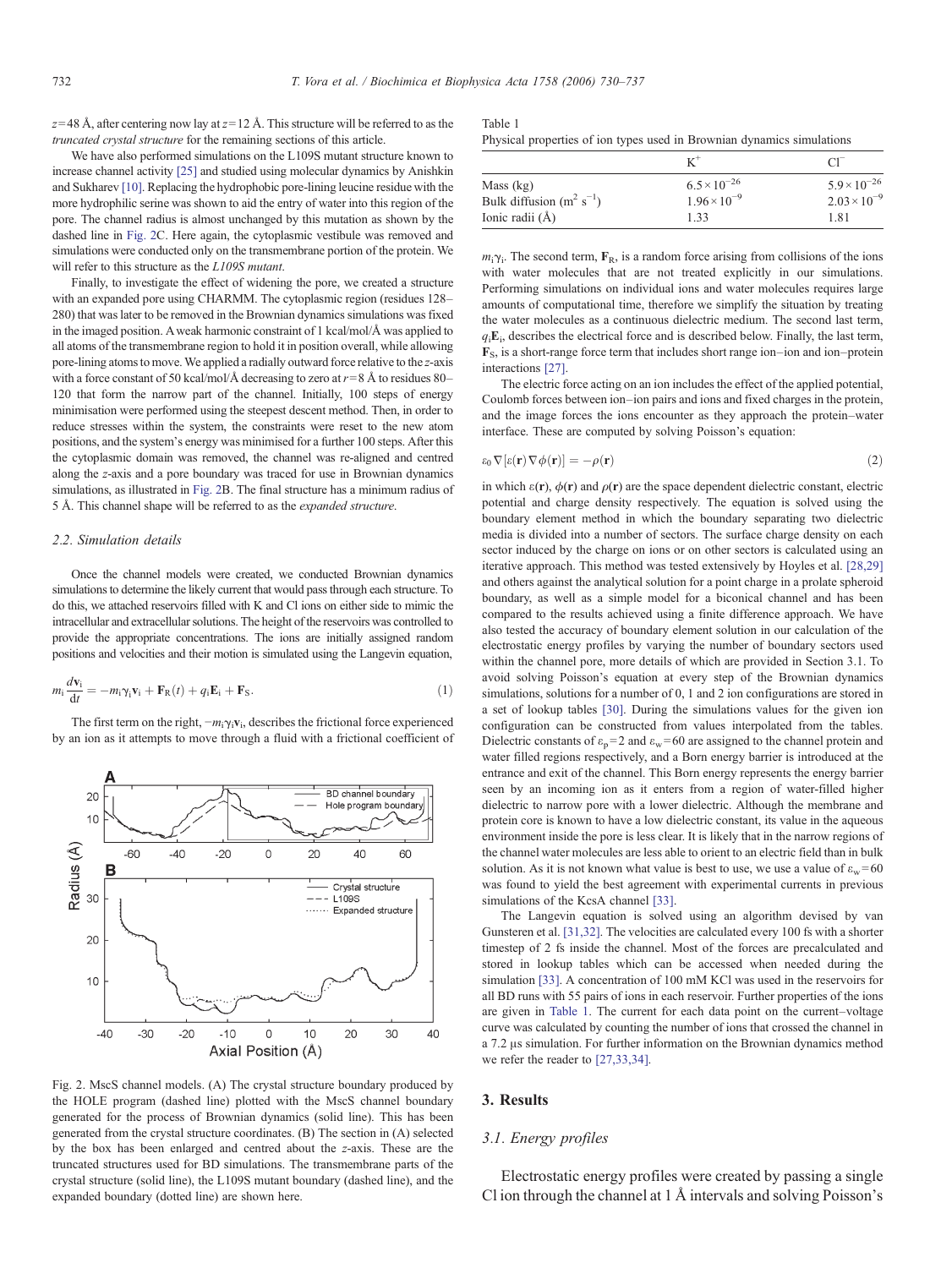<span id="page-3-0"></span>equation to obtain its energy landscape inside the pore with no applied potential. When creating a multi-ion energy profile, one ion is placed in its equilibrium position in the channel and a second ion is brought in along the z axis from the outside. The internal ion is allowed to move to its minimum energy position within the channel, while the external ion is only allowed to equilibrate in the xy plane. The potential energy of the external ion is calculated at 1 Å steps. In order to test the validity of the boundary element solution, we varied the number of boundary sectors and solved Poisson's equation to calculate the potential energy seen by ions entering the channel. We tried 18,000 and 25,000 sectors spanning the protein water boundary. The results are found to be almost identical, with the maximum deviation of potential at a point along the z-axis between the two different sector counts being 4.25%.

# 3.1.1. Crystal structure

A Cl ion entering from the extracellular side sees a large energy well of over 300 kT attracting it into the centre of the transmembrane region, as shown in Fig. 3A. The bottom of the energy well lies at the location of the pore-forming R88 residue, around  $z=48$  Å. Beyond this region, the narrowing of the pore, and the absence of charged residues near the protein–pore boundary inhibits the ion from traversing any further. The ion now sees a barrier of over 400 kT to move out of the energy well towards the intracellular side. This energy barrier terminates at residue ASP274 ( $\sim$  z=−42 Å), followed by a shallow energy well of 100 kT and finally another energy barrier to get out of the intracellular vestibule of the channel. The large energy barrier in the cytoplasmic chamber may be due to an approximation in the simulation. As noted above, we assign a low dielectric constant to all the space with radii greater than the pore boundary, including the protein and water that is likely to surround this region and do not account for the water filled portals in the side of the chamber. If this region was surrounded by water, the image forces can be expected to be weaker, that might make the cytoplasmic chamber a more favourable home for ions.

### 3.1.2. Modified structures

The truncated protein structure presents a similar energy profile to ions entering the extracellular end of the channel as shown in Fig. 3B. However, the ion sees a slightly smaller energy well of about 270 kT attracting it into the centre of the channel, again around the position of R88. Beyond this point, similar to that in the crystal structure, it sees an energy barrier of a similar magnitude that it must climb to reach the cytoplasmic end of the pore.

We will see later that ions have difficulty passing through the channel due to this energy profile. Ions are seen to conduct through the channel but the conduction is slowed by the narrowing of the pore around residue L109. We found that when the outer regions of the channel are filled with 8 Cl ions (this is the number of ions occupying this region at equilibrium, see Section 3.2) and a ninth ion is moved from  $z=0$  to  $z=-25$  Å (the narrow section of the channel), and its potential energy calculated, the ion sees an energy barrier of nearly 10 kT, making the passage through this region the rate limiting step for conduction. A further



discussion of this has been provided in Section 3.2, where we study the average number of ions and their most likely positions within the various channel models.

The energy profile in the L109S mutant is very similar to that found in the truncated structure. This leads us to suspect that there would not be a drastic difference in the current found to pass through each channel.

On the other hand, a Cl ion entering the expanded channel sees quite a different energy landscape, also shown in Fig. 3B. As one would expect, the widening of the channel reduces the image forces on the ion, but also causes the attractive forces between the ion and the partial charges on the protein to weaken. This leads to the energy well in the centre of the channel to become shallower with a depth of 200 kT. We will see later from the Brownian dynamics results that this shallower well actually aids conduction. The permeating Cl ion no longer see an energy barrier of 10 kT when crossing the narrow region of the channel. In fact, it sees almost no barrier at all.

# 3.2. BD simulations

Next we performed Brownian dynamics simulations on all four channel structures to determine the current passing through

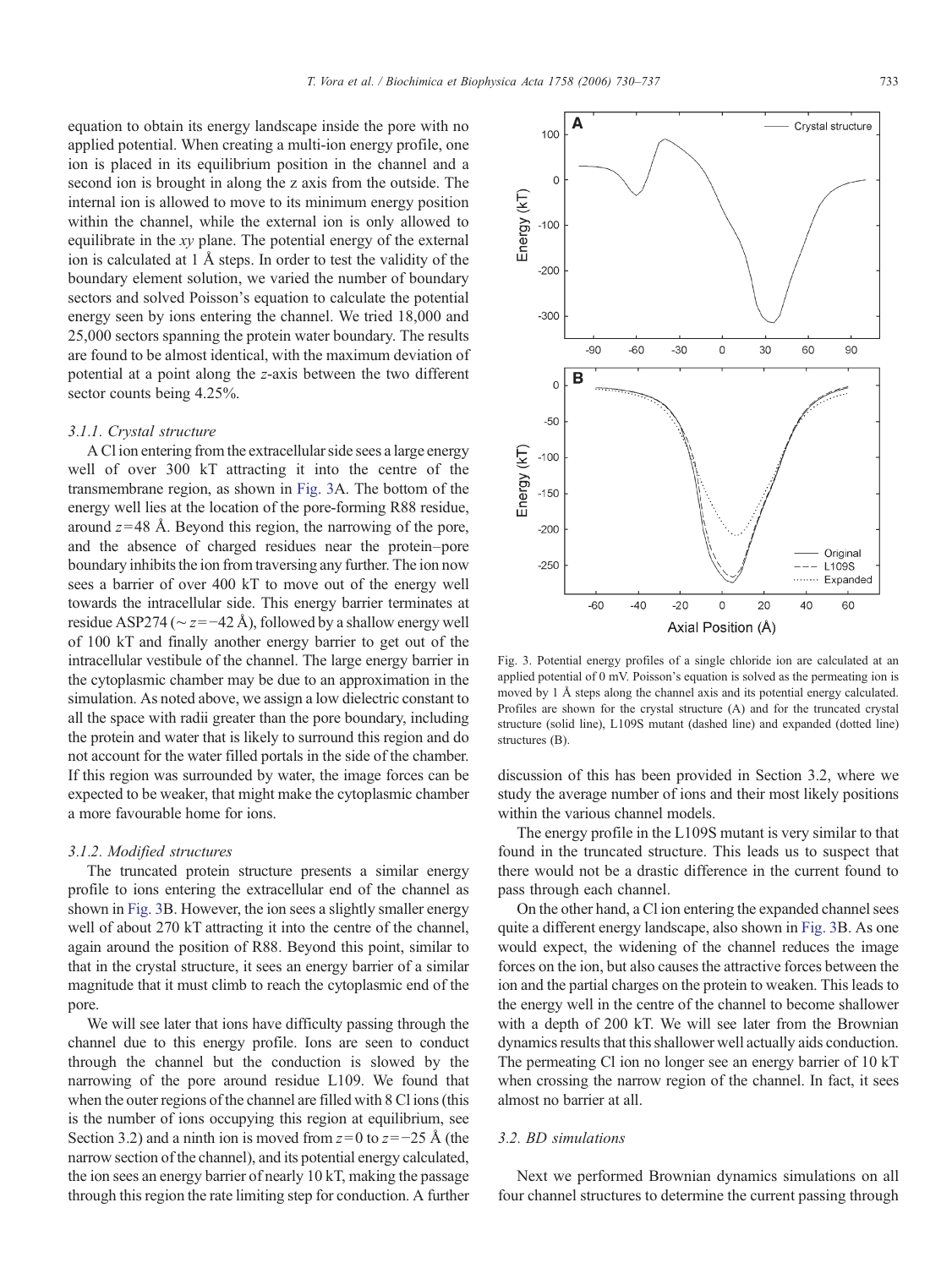them. We tested the crystal structure with and without the intracellular domain, with the two different sets of boundary sectors used to calculate the electrostatic forces on ions (see Section 3.1) and found that the difference in the current–voltage curve results were within estimated errors.

## 3.2.1. Crystal structure

Brownian dynamics simulations were performed on the crystal structure of the MscS channel using a diffusion coefficient of 0.5 between  $-3 < z < 10$  Å, 0.1 between  $10 < z < 25$  Å and 0.5 between  $25 \le z \le 60$  Å respectively, depending on the width of the pore, as suggested by molecular dynamics studies of narrow channels [\[35\].](#page-7-0) Ions were assigned their bulk diffusion coefficient in the cytoplasmic vestibule owing to its large volume.

The channel is expected to have a conductance of ∼1 nS [\[3,36\],](#page-6-0) but we found no ions permeating the crystal structure of channel in 5 μs of simulation each for 9 different applied potentials, ranging between  $\pm 150$  mV. A plot of the average number of ions in the channel during the simulations is shown in Fig. 4. We find a total of 12 Cl ions in the channel at any given time. There are 10-Cl ions in the transmembrane region with 2 ions at the very end of the cytoplasmic region. The number of ions in the channel is quite high, but despite this no ions were able to cross the channel. We see a large number of ions sitting towards the extracellular side of the channel with two distinct peaks around the region of R88. Almost no ions are resident in the narrow region of the channel between residues L105 and L109, around  $z=20$  Å. The histogram shows that the region between  $z=0$  Å and  $z=-55$  Å, consisting of the cytoplasmic vestibule is empty with no ions present at all. This leads us to believe that the central barrier across the cytoplasmic vestibule region seen in [Fig. 3](#page-3-0)A is too high, hindering the movement of ions across this region. Once inside the transmembrane region, the ions are unable to move into the cytoplasmic chamber. Of course, our simulations assign a dielectric constant of  $\varepsilon_p = 2$  to all regions of the channel protein



Fig. 4. Average number of chloride ions in the crystal structure at an applied potential of 0 mV. There are two distinct peaks corresponding to the position of the well in [Fig. 3](#page-3-0)A. No ions are seen to occupy the cytoplasmic chamber. A total of 12 Cl ions are found to reside in the channel.



Fig. 5. Current–voltage relationships for the truncated structures. Solid line crystal structure, dashed line—L109S mutant, dotted line—expanded structure. All simulations were carried out with symmetric solutions of 100 mM KCl and 55 pairs of ions in each reservoir. Each data point was calculated over a 7.2 μs simulation.

and we are currently unable to accurately model the cytoplasmic region that is surrounded by water. Is this limitation of the simulations the reason why we see zero current? A further discussion of the assumptions used in our methods to model Brownian dynamics and how it might affect the channel current is provided in the discussion below.

## 3.2.2. Modified structures

The current–voltage relationships for the three modified structures in which the cytoplasmic vestibule have been removed are plotted in Fig. 5. Diffusion coefficients of 0.4, 0.15 and 0.7 times the bulk value for chloride were used between (-20<z<- 8 Å), (-8<z<12 Å) and (12<z<30 Å), respectively [\[35\].](#page-7-0)

Unlike the crystal structure, ions do pass through the truncated structure during Brownian dynamics simulations. However, the current was found to be only  $3.6 \pm 0.2$  pA at  $\pm$ 100 mV, much lower than the value of around 100 pA observed experimentally [\[3,36\]](#page-6-0). The channel is found to be selective, allowing only Cl ions to pass. The current–voltage curve is roughly linear at lower applied voltages but starts to show some non-linearity at below −150 mV.

The L109S mutant shows a slightly more asymmetric current of  $-3.8 \pm 0.3$  pA at  $-100$  mV and  $2.24 \pm 0.3$  pA at 100 mV. It is difficult, however, to determine whether this is a consequence of the mutation or a stochastic difference between simulations. At low currents the passage of one ion can cause a large variation in the current.

Once the pore was expanded the current was seen to increase dramatically, shown by the dotted line in Fig. 5. The current through the channel rose to 19.4 $\pm$ 0.5 pA at +100 mV and  $-23.4 \pm 0.5$  pA at −100 mV. This can be attributed to the lowering of the image repulsion from the channel walls around residue L109.

A histogram of the average number of Cl ions in the channel for the truncated crystal and L109S mutated structures is given in [Fig. 6](#page-5-0)A. They both have a very similar distribution of ions in the channel. The plot is only slightly different to that seen for the crystal structure in Fig. 4, and both channels still contain 10 Cl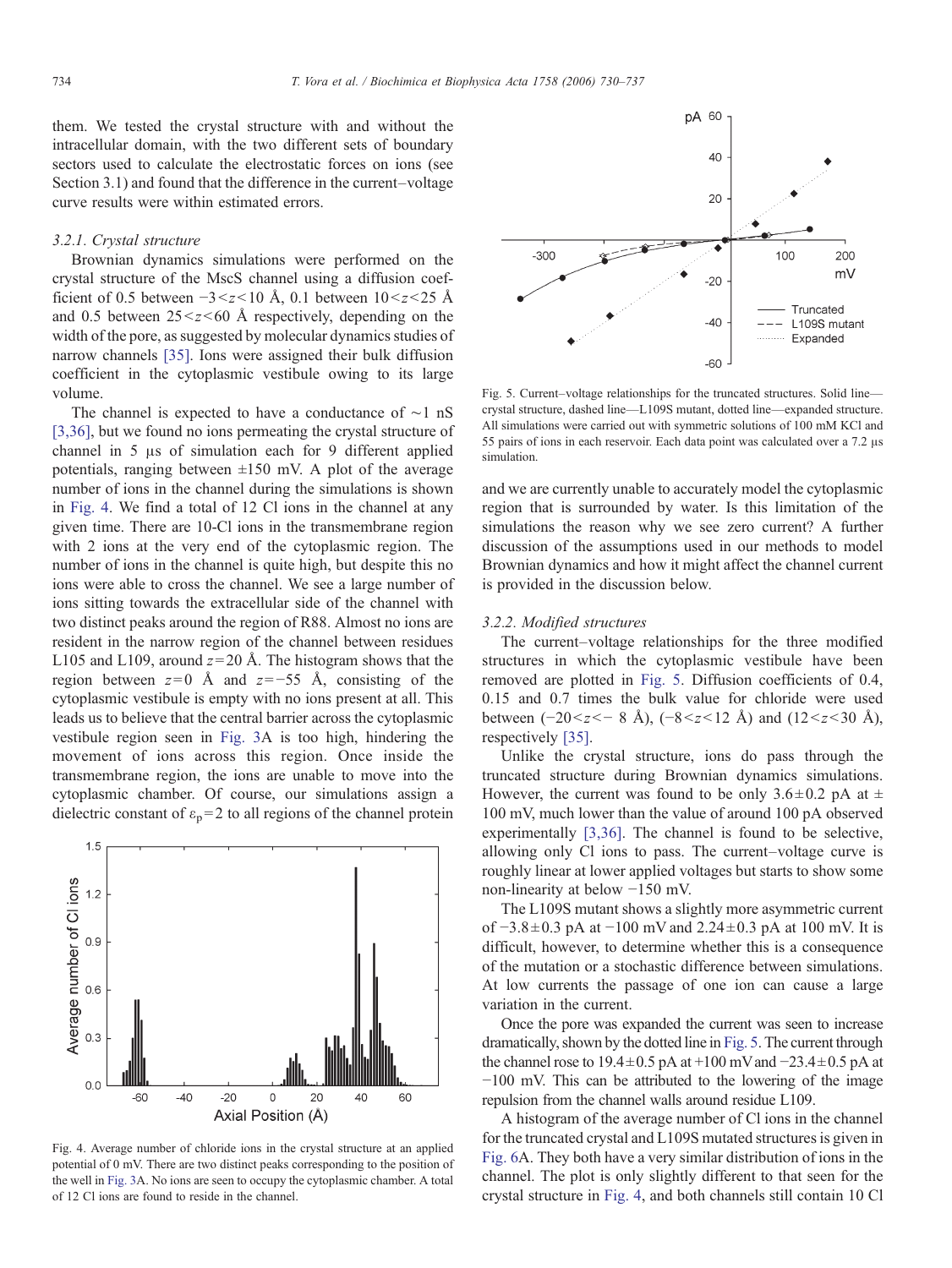<span id="page-5-0"></span>

Fig. 6. A histogram of the average number of chloride ions in the channel. (A) Truncated crystal structure, (B) Expanded channel.

ions on average in the transmembrane section. The peaks in ion density are somewhat different to that found in the crystal structure. In this case ions are no longer tightly bound in the channel, but are seen to dynamically permeate through the channel, albeit at a slow rate which undoubtedly affects the time they spend in various'binding sites' within the channel. Notably, ions rarely dwell in the narrow part of the channel between  $-10 < z < -20$  Å.

In the expanded channel, ions are seen to dwell throughout the channel, including the region between residues L105 to L109 as shown in Fig. 6B. This also corresponds to a large increase in the conductance of the channel. Together, these results imply that crossing this region of the channel was the rate limiting step for conduction in the narrower structures. Increasing the radius of this region of the channel means that ions experience a much lower repulsive image force from the non-polar residues that surround this part of the pore. Fewer ions (8.4) inhabit this channel than the narrower versions, a consequence of the higher throughput and smaller energy well shown in [Fig. 3](#page-3-0)B.

# 4. Discussion

Experimental studies have shown the MscS channel to have a conductance of ∼1 nS at symmetric concentrations of 100 mM KCl [\[3\]](#page-6-0). In our simulations, we failed to see any ions permeating through the recently crystallized structure of the channel [\[7\].](#page-6-0)

This lack of current could be a consequence of limitations of our simulation scheme. Our method for conducting Brownian dynamics simulations and electrostatics calculations are designed for a protein without significant extracellular domains or side entrances to the pore. The current limitations of our approach mean that the seven cytoplasmic portals with radii of  $\sim$ 7 Å had to be closed off and treated as protein and the water surrounding the cytoplasmic domain cannot be modeled appropriately. We understand that this not only blocks possible entry points for ions into the chamber, but also increases the effective image forces experienced by ions once inside the chamber. The cytoplasmic chamber undoubtedly plays an interesting role in the conduction process and it would be preferable to model it accurately. Indeed, it has been postulated that this region could be responsible for sorting through ions of opposite valencies [\[1\].](#page-6-0) In an initial attempt to investigate the role of the cytoplasmic chamber, we rotated the protein so that the z-axis now passed through two of the cytoplasmic portals creating a continuous pore. We conducted BD simulations by attaching reservoirs on either side of the portals and no applied potential to study the significance of this intracellular chamber. We found that after 1.6 μs of simulation, there were approximately 2 K ions and 3 Cl ions inside the chamber, roughly the same ratio as the measured permeability of the channel. It is thus plausible that this intracellular region of the protein is responsible for discriminating between ion species.

However, to avoid the limitations of our methodology and to clarify the state and function of the transmembrane region, we performed simulations with the cytoplasmic domain removed. It was hoped that doing this might clarify the reason why the ions were not crossing the channel. Removing this region increased the conductance of our model, suggesting that the simplified treatment of the extramembrane region may have been influencing our results. However, we found that ions passed at only a low rate and that the narrow, hydrophobic region of the pore was hindering conduction.

Molecular dynamics simulations have shown that the L109S mutant increases the likelihood of forming a continuous chain of water through the pore by creating a more hydrophilic environment in the center of the channel [\[10\].](#page-6-0) It is hypothesised that such a mutation should also aid the passage of ions. In our Brownian dynamics simulations this mutation has little effect. This is not entirely surprising, and most likely reflects the way that water is treated within these simulations. In our simulations, water is treated as a continuous dielectric medium that exudes a random force on ions inside the channel. We have assigned a dielectric constant of 60 throughout the pore to represent the presence of water, and therefore, as far as our simulations were concerned, there were water molecules present around the L109 region even before the mutation was made. In our case, the mutation is only changing the partial charges near the pore, not its water content. In our simulations, ions find it difficult to cross this narrow section of the pore regardless of whether it is lined by polar or non-polar residues.

Widening the channel, on the other hand, has an acute effect on the channel current. Increasing the channel diameter near the hydrophobic residues L105 and L109 region by only ∼2.5 Å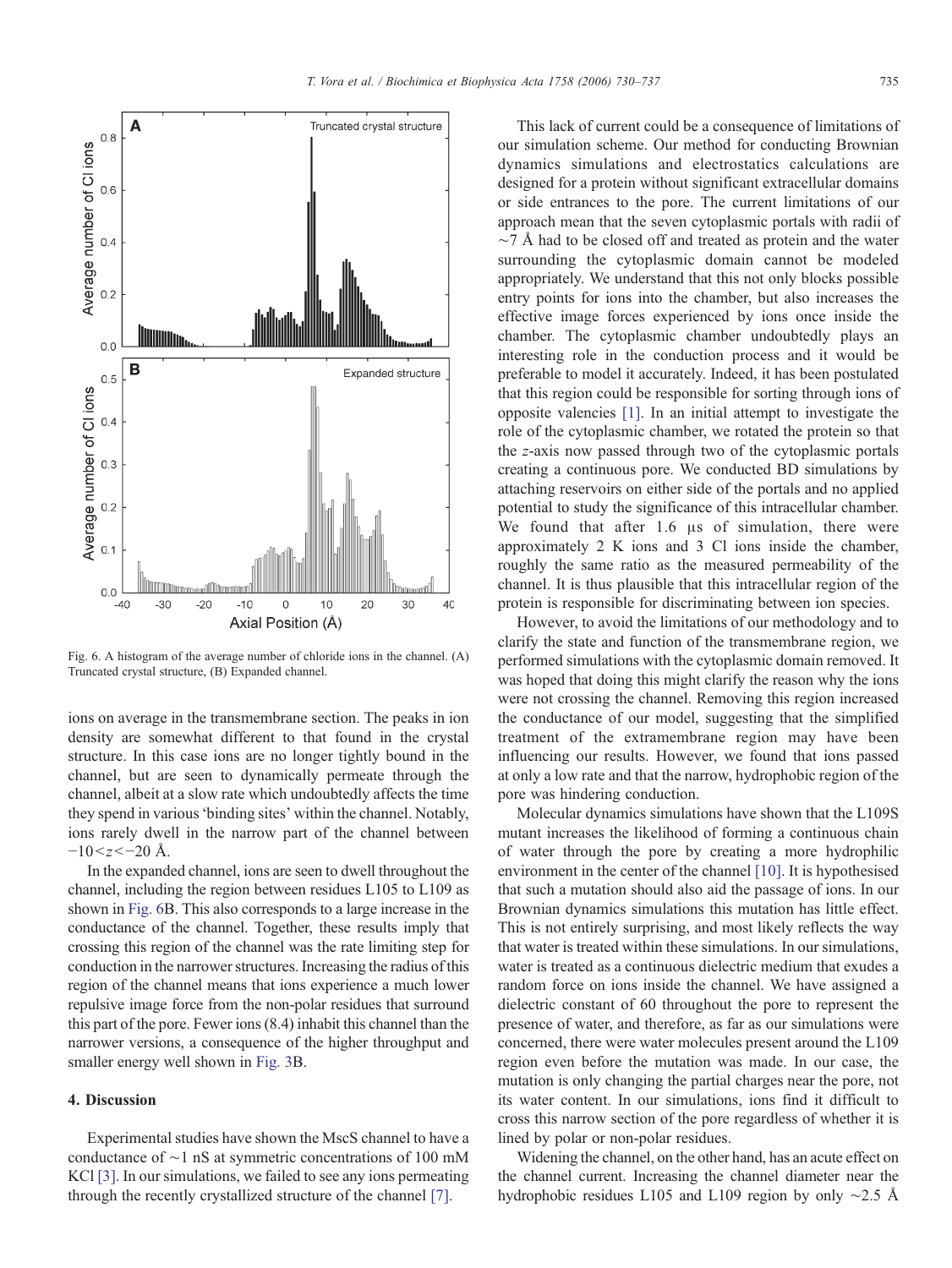<span id="page-6-0"></span>caused an 8-fold increase in the current. This enormous increase in current suggests that only minimal conformational changes would be required to open or close the channel. It should be stressed that our expansion of the pore was not designed to replicate the open state of the channel. Rather, it was used to help elucidate the conductance state of the imaged structure of the protein and to investigate qualitatively the size of structural rearrangement that is required to open the pore.

The MscS channel has been shown to have only a slight preference for anions over cations with both species able to permeate through the channel [3]. In our simulations, no cations were seen to cross the channel. As the crystal structure of the channel is in a non-conductive state in our simulations, it cannot tell us the whole story about ion permeation. If the conformation of the protein is different in its conducting state, then these may make the pore more attractive to cations [1]. Alternatively, some of the positively charged residues may become deprotonated in physiological conditions, or cations may be chaperoned through the channel by anions.

# 5. Conclusion

The fact that ions find it difficult to pass through either the entire crystal structure or transmembrane domain of the channel during Brownian dynamics simulations suggests that the protein may not have been crystallized in its open state. The rate limiting step in conduction is for ions to pass the narrow hydrophobic region of the pore near residues L105 and L109. We find that by replacing the pore-lining hydrophobic residue L109 with a polar serine does not increase the current through the channel. However, widening this section of the pore increases the conductance of the channel dramatically. A 2.5 Å radius increase has such a dramatic effect on the channel current suggesting that only minimal structural rearrangements may be required for channel gating.

### Acknowledgments

This work was supported by grants from the Australian Research Council and the National Health and Medical Research Council of Australia. Calculations were performed on the Linux Cluster LC, the Alpha server SC and the SGI Altix cluster at the APAC National Facility.

# References

- [1] M.D. Edwards, I.R. Booth, S. Miller, Gating the bacterial mechanosensitive channels: MscS a new paradigm? Curr. Opin. Microbiol. 7 (2004) 163–167.
- [2] B. Martinac, Mechanosensitive ion channels: molecules of mechanotransduction, J. Cell Sci. 117 (2004) 2449–2460.
- [3] B. Martinac, M. Buechner, A.H. Delcour, J. Adler, C. Kung, Pressuresensitive ion channel in Escherichia coli, Proc. Natl. Acad. Sci. U. S. A. 84 (1987) 2297–2301.
- [4] S. Sukharev, Purification of the small mechanosensitive channel of Escherichia coli (MscS): the subunit structure, conduction and gating characteristics in liposomes, Biophys. J. 83 (2002) 290–298.
- [5] C. Cui, D.O. Smith, J. Adler, Characterization of mechanosensitive channels in Escherichia coli cytoplasmic membranes by whole-cell patch clamp recording, J. Membr. Biol. 144 (1995) 31–42.
- [6] A. Kloda, B. Martinac, Mechanosensitive channels of bacteria and archaea share a common ancestral origin, Eur. Biophys. J. 31 (2002) 14–25.
- [7] R.B. Bass, P. Strop, M. Barclay, D.C. Rees, Crystal structure of Escherichia coli mscs, a voltage-modulated and mechanosensitive channel, Science 298 (2002) 1582–1587.
- [8] F. Bezanilla, E. Perozo, Force and voltage sensors in one structure, Science 298 (2002) 1562–1563.
- [9] S. Miller, M.D. Edwards, C. Ozdemir, I.R. Booth, The closed structure of the mscs mechanosensitive channel—Cross linking of single cycteine mutants, J. Biol. Chem. 278 (2003) 32246–32250.
- [10] A. Anishkin, S. Sukharev, Water dynamics and dewetting transitions in the small mechanosensitive channel mscs, Biophys. J. 86 (2004) 2883–2895.
- [11] M. Sotomayor, K. Schulten, Molecular dynamics study of gating in the mechanosensitive channel of small conductance mscs, Biophys. J. 87 (2004) 3050–3065.
- [12] B. Akitake, A. Anishkin, S. Sukharev, The "dashpot" mechanism of stretch-dependent gating in MscS, J. Gen. Physiol. 125 (2005) 143–154.
- [13] J. Lu, M.E. Green, Simulation of water in a pore with charges: application to a gating mechanism for ion channels, Progr. Colloid Polym. Sci. 103 (1997) 121–129.
- [14] M.E. Green, J. Lu, Simulation of water in a small pore: effect of electric field and density, J. Phys. Chem., B 101 (1997) 6512–6524.
- [15] J. Lu, M.E. Green, Simulation of water in a small pore: effect of electric field and density II: immobilized molecules, J. Phys. Chem., B (1999) 2776–2780.
- [16] O. Beckstein, P.C. Biggin, M.S.P. Sansom, A hydrophobic gating mechanism for nanopores, J. Phys. Chem. 105 (2001) 12902–12905.
- [17] O. Beckstein, M.S.P. Sansom, Liquid–vapour oscillations of water in hydrophobic nanopores, Proc. Natl. Acad. Sci. U. S. A. 100 (2003) 7063–7068.
- [18] O. Beckstein, M.S.P. Sansom, The influence of geometry, surface character and flexibility on the permeation of ions through biological pores, Phys. Biol. 1 (2004) 42–52.
- [19] P.J. Corringer, N. LeNovere, J.P. Changuex, Nicotinic receptors at the amino acid level, Ann. Rev. Pharmacol. Toxicol. 40 (2000) 431–458.
- B. Corry, Theoretical conformation of the closed and open states of the acetylcholine receptor channel, Biochim. Biophys. Acta 1663 (2004) 2–5.
- [21] B. Corry, An energy efficient gating mechanism in the acetylcholine receptor channel suggested by molecular and brownian dynamics, Biophys. J. 90 (2006) 799–810.
- [22] A. Miyazawa, Y. Fujiyoshi, N. Unwin, Structure and gating mechanism of the acetylcholine receptor pore, Nature 423 (2003) 949–955.
- [23] N. Unwin, Acetylcholine receptor imaged in the open state, Nature 373 (1995) 37–43.
- [24] M.D. Edwards, Y. Li, S. Kim, S. Miller, W. Bartlett, S. Black, S. Dennison, I. Iscla, P. Blount, J.U. Bowie, I.R. Booth, Pivotal role of the glycine-rich TM3 helix in gating the MscS mechanosensitive channel, Nat. Struct. Mol. Biol. 12 (2005) 113–119.
- [25] S. Miller, W. Bartlett, S. Chandrasekaran, S. Simpson, M. Edwards, I.R. Booth, Domain organization of the {MscS} mechanosensitive channel of Escherichia coli, EMBO J. 22 (2003) 36–46.
- [26] O.S. Smart, J.M. Goodfellow, B.A. Wallace, The pore dimensions of gramicidin A, Biophys. J. 65 (1993) 2455–2460.
- [27] B. Corry, T.W. Allen, S. Kuyucak, S.H. Chung, Mechanisms of permeation and selectivity in calcium channels, Biophys. J. 80 (2001) 195–214.
- [28] M. Hoyles, S. Kuyucak, S.H. Chung, Energy barrier presented to ions by the vestibule of the biological membrane channel, Biophys. J. 70 (1996) 1628–1642.
- [29] D.G. Levitt, Electrostatic calculations for an ion channel: I. energy and potential profiles and interactions between ions, Biophys. J. 22 (1978) 209–219.
- [30] M. Hoyles, S. Kuyucak, S.H. Chung, Computer simulation of ion conductance in membrane channels, Phys. Rev. 58 (1998) 3654–3661.
- [31] W.F van Gunsteren, H.J.C. Berendsen, Algorithms for brownian dynamics, Mol. Phys. 45 (1982) 637–647.
- [32] W.F van Gunsteren, H.J.C. Berendsen, J.A. Rullmann, Stochastic dynamics for molecules with constraints: Brownian dynamics of n-alkanes, Mol. Phys. 44 (1981) 69–95.